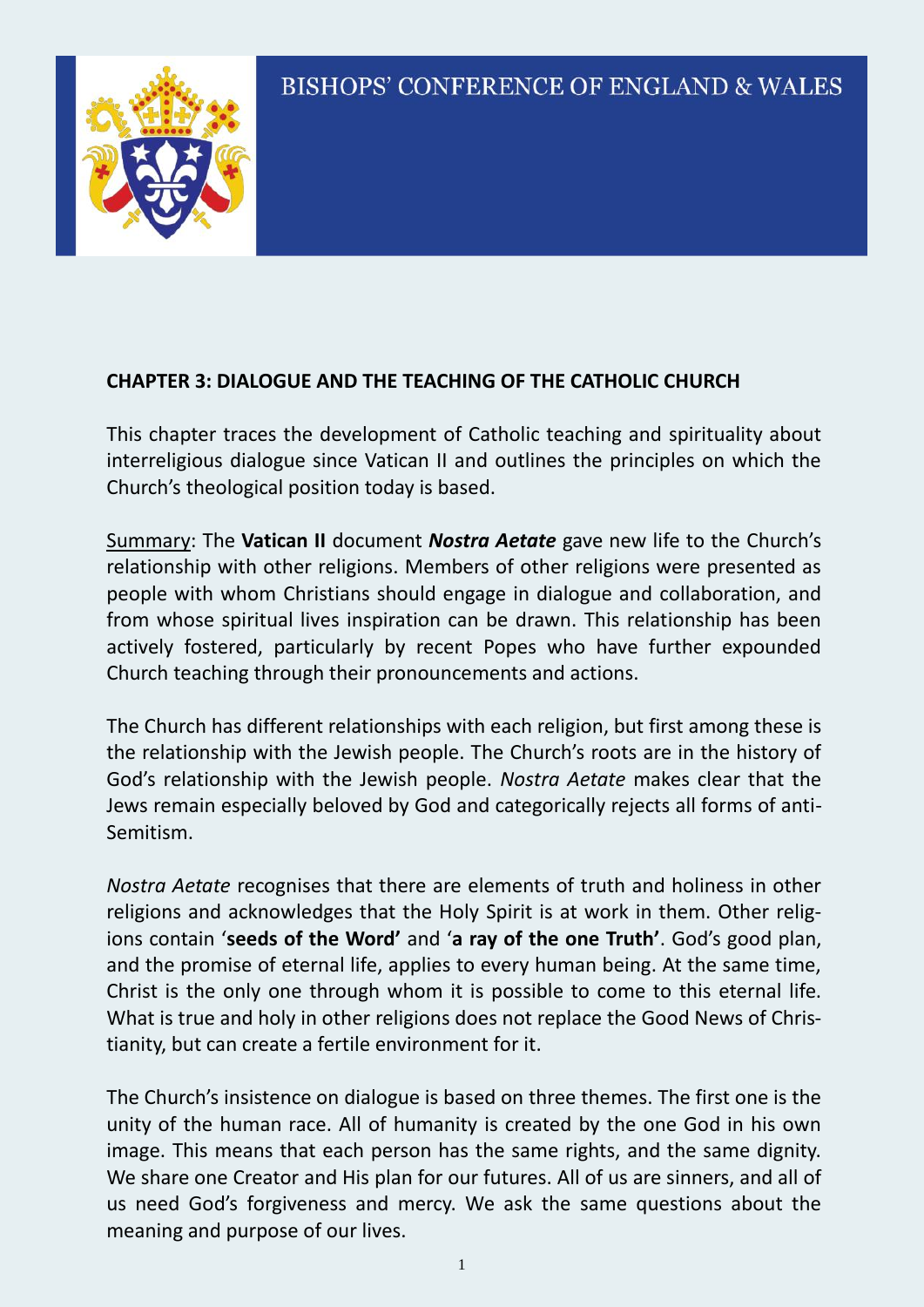

Second is the need to recognise what is true and holy in other religions. Christ alone is the source of Salvation, but the Church sees goodness and forgiveness in everyone who seeks God, whether they are official members of His Church or not. The Spirit being active in other religions means that the Church is closely connected to what is true and holy in them – these insights come from the same source, and can enrich the Church who holds a responsibility for promoting and recognising them.

 Thirdly the Church calls us to dialogue because dialogue is initiated by God in what has been called the **dialogue of salvation** (see glossary). Today God calls the Church to dialogue through new events and circumstances. Migration and developments in communication have brought different peoples in closer contact, which can be an enrichment, but also a source of misunderstandings and hostilities. Dialogue is essential to promote peace. Dialogue is also part of the Church's efforts to make the Good News known. Wherever Christians live by the Gospel they are spreading this message by their presence and action. Anything done in the name of the gospel is helping to spread it, and can be called evangelisation. There are two sides to it which are related but different. One is proclaiming the Good News of the gospel to invite people to believe in it. Dialogue, on the other hand, aims to achieve a deeper understanding and mutual enrichment, and to find truth in other religions. Dialogue does not want to talk people into accepting the Truth, but bears witness to the Church's beliefs while being prepared to listen to the other sincerely. These two aspects of evangelisation complement each other.

 The spirituality of Christian dialogue is deeply rooted in the Trinity of Father, Son and Holy Spirit. We share in Christ's active love for all people, and in the Father's love and forgiveness which becomes manifest in Christ's actions. We are given the motivation and power to do so by the Holy Spirit who is the source of all that is true and holy in other religions and so provides the common ground between us. By discovering what is true and holy in other religions we discover our relationship to them and should not be surprised that God is already there.

 Other religions can have aspects that are strange and difficult to understand. Exploring what we find strange in other religions can deepen our understanding of the mystery of God whom we can never fully understand. God's Kingdom is closely connected to His Church – the Church is its sacrament, a visible sign of its invisible reality. God's Kingdom is, however, larger than its sign, the Church, and God does not restrict Himself to His Church in His love.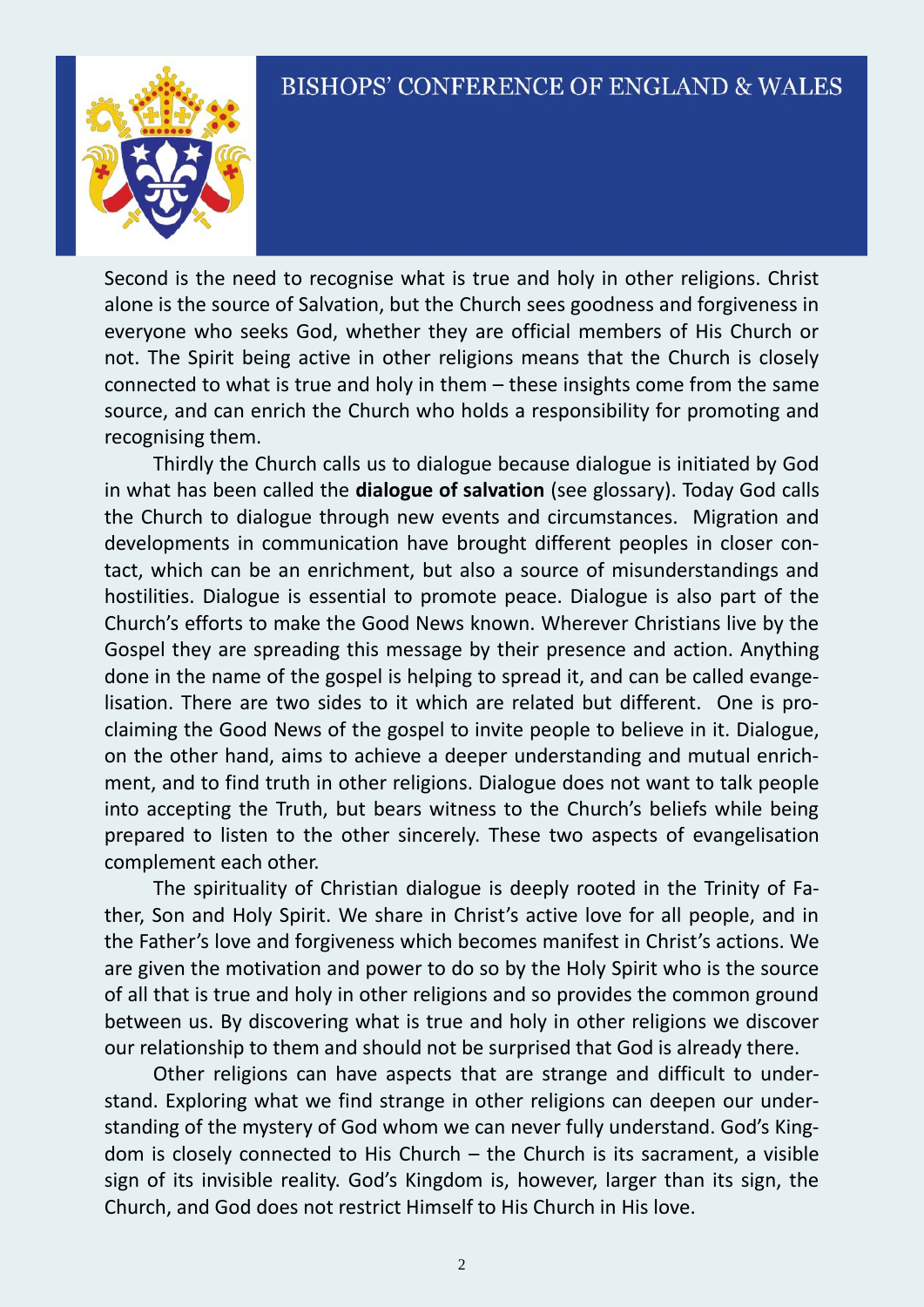Dialogue, carried out with prudence and charity, requires that Catholics are firmly grounded and well informed in their own faith. It is not about compromising or watering down faith, but about listening humbly and carefully to the beliefs of others, in the hope of creating greater respect and greater understanding, and of building the Kingdom of God.

#### **The Church identifies four different types of dialogue:**

The Dialogue of Life is simply living as good neighbours, sharing our lives with other;

The Dialogue of Action is working together with others for the good of all;

The Dialogue of Theological Exchange is scholarly dialogue carried out by specialists;

The Dialogue of Religious Experience is a sharing in religious life and spirituality.



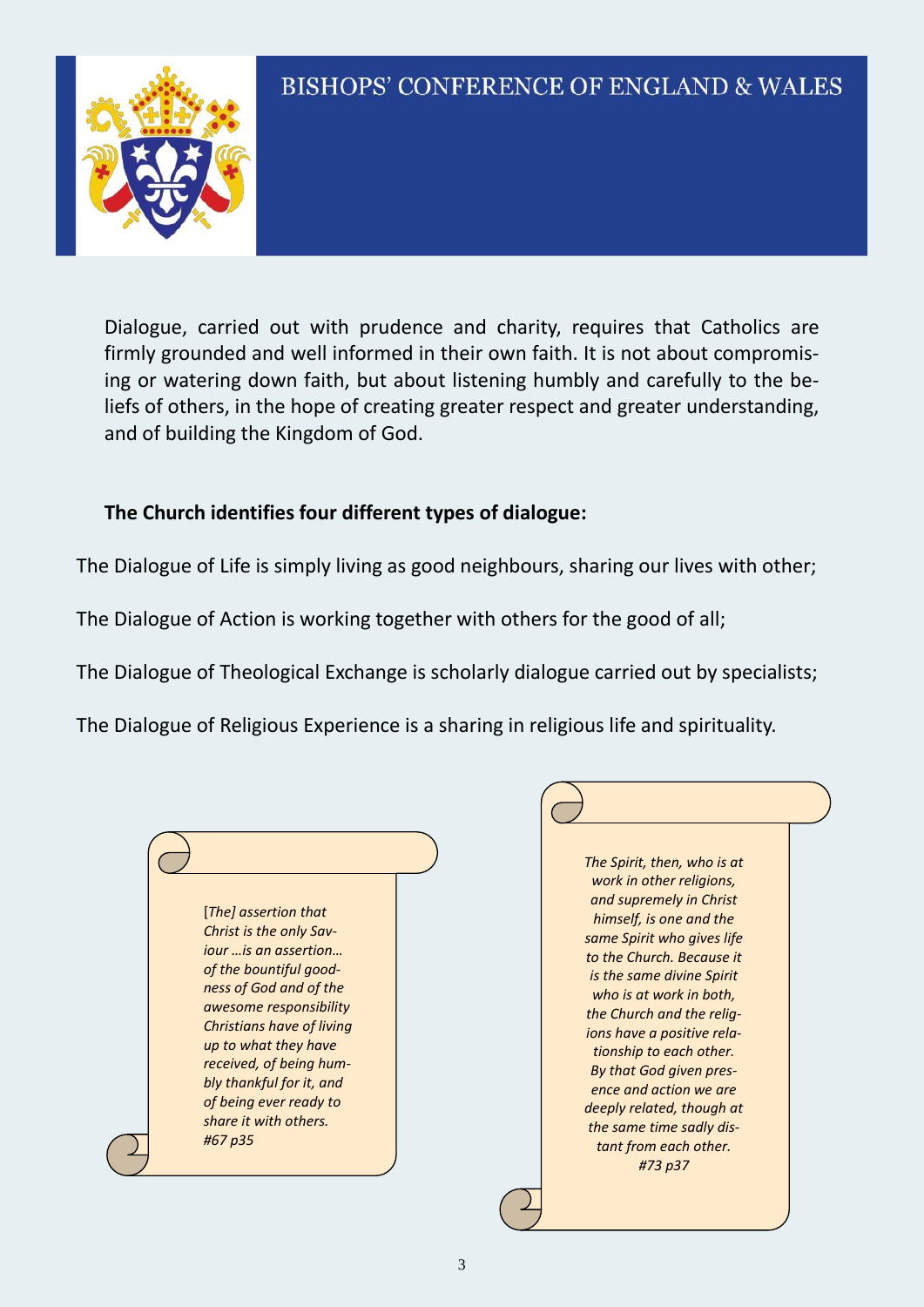

## **Questions for discussion:**

## **On the text**

What do we have in common with other religions?

- How does the Church treat relations with other religions differently and why? What about the relationship of the Church with Judaism?
- Where does the Church's understanding of dialogue come from, and why do we need to dialogue with people of other religions?

In what way is dialogue part of the Church's mission, and how does it relate to proclamation and evangelisation? How is dialogue Trinitarian?

How can dialogue with people of other religions strengthen our own belief, and be part of spreading the Good News of the Gospel?

What is the difference between the Kingdom of God and the Church?

Which of the four types of dialogue attracts you most and why?

## **From your experience**

Do you find this teaching new, or surprising?

To what extent does this teaching inspire you or make you feel uneasy?

What experience have you had of relating to people of different religions?

Has your attitude and approach differed depending on the religion?

How would you deal with someone who strongly rejects your own beliefs?

Have you ever shared your faith with another person of your own faith or of another religion?

Do you feel grounded in your faith, and well-informed? What would help you to feel more so?